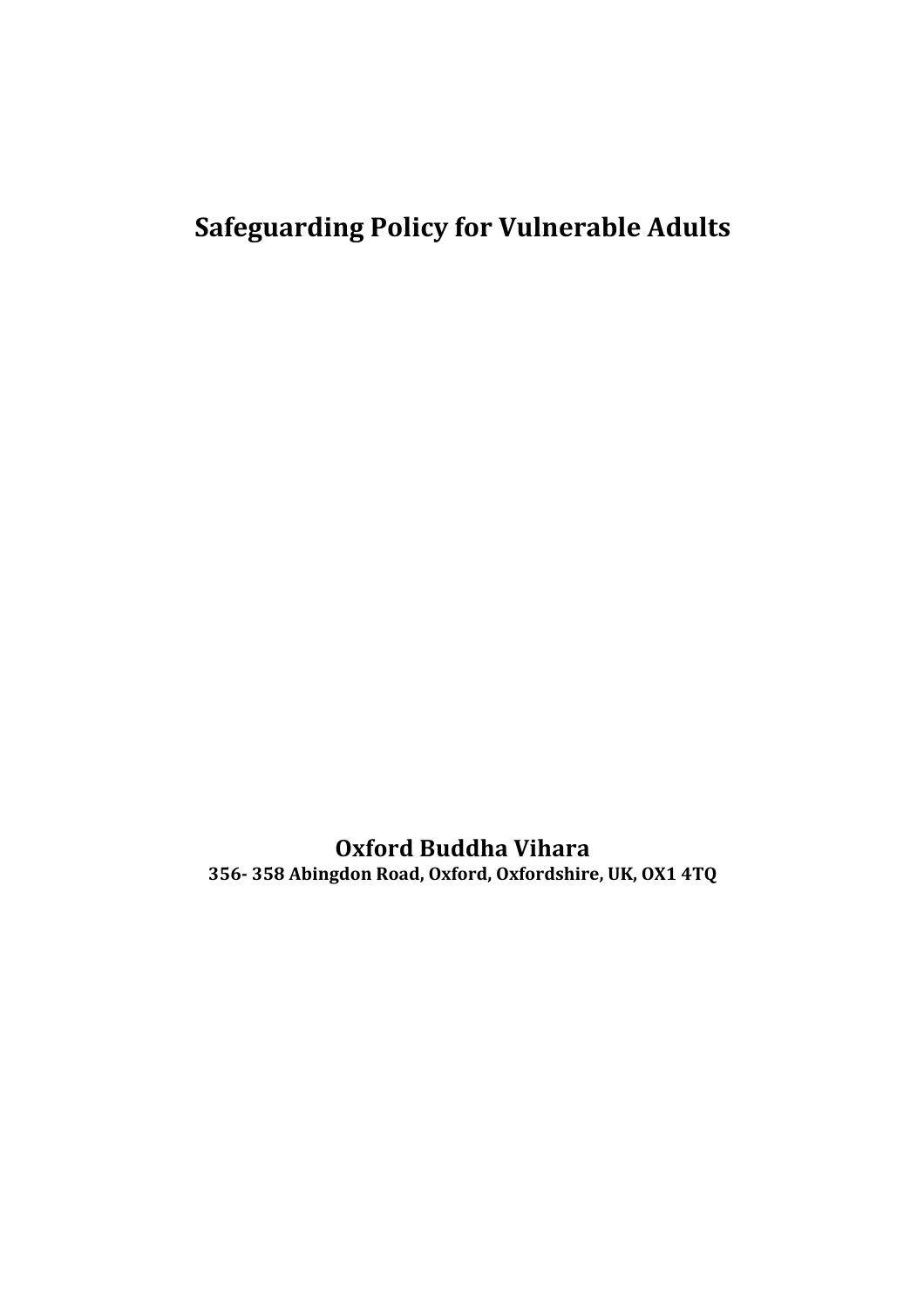# **MANAGE THE RISKS**

Protecting people and safeguarding responsibilities should be a governance priority for all charities. It is a fundamental part of operating as a charity for the public benefit. As part of fulfilling your trustee duties, you must take reasonable steps to protect from harm people who come into contact with your charity.

This includes:

- people who benefit from our charity's work
- volunteers
- other people who come into contact with our charity through its work

The Charity Commission will hold trustees to account if things go wrong and will check that trustees followed this guidance and the law. Trustees are expected to take responsibility for putting things right.

Trustees should promote a fair, open and positive culture and ensure all involved feel able to report concerns, confident that they will be heard and responded to.

We expect all trustees to make sure our charity:

- has appropriate policies and procedures in place, which are followed by all trustees and volunteers
- checks that people are suitable to act in their roles
- knows how to spot and handle concerns in a full and open manner
- has a clear system of referring or reporting to relevant organisations as soon as concerns are suspected or identified
- sets out risks and how we will be managed in a risk register which is regularly reviewed
- follows statutory guidance, good practice guidance and legislation relevant to our charity: this guidance links to the main sources of information
- is quick to respond to concerns and carry out appropriate investigations
- does not ignore harm or downplay failures
- has a balanced trustee board and does not let one trustee dominate its work trustees should work together
- makes sure protecting people from harm is central to its culture
- has enough resources, including trained staff/volunteers/trustees for safeguarding and protecting people
- conducts periodic reviews of safeguarding policies, procedures and practice

According to the Government's guidance, our charity's policies and procedures for protecting people and where appropriate, safeguarding should be:

- put into practice
- responsive to change
- reviewed as necessary, always following a serious incident and at least once a year
- available to the public

We have to make all trustees, and volunteers aware of our policies. They all need to know how to apply them when required.

In the policies, we make clear how we will: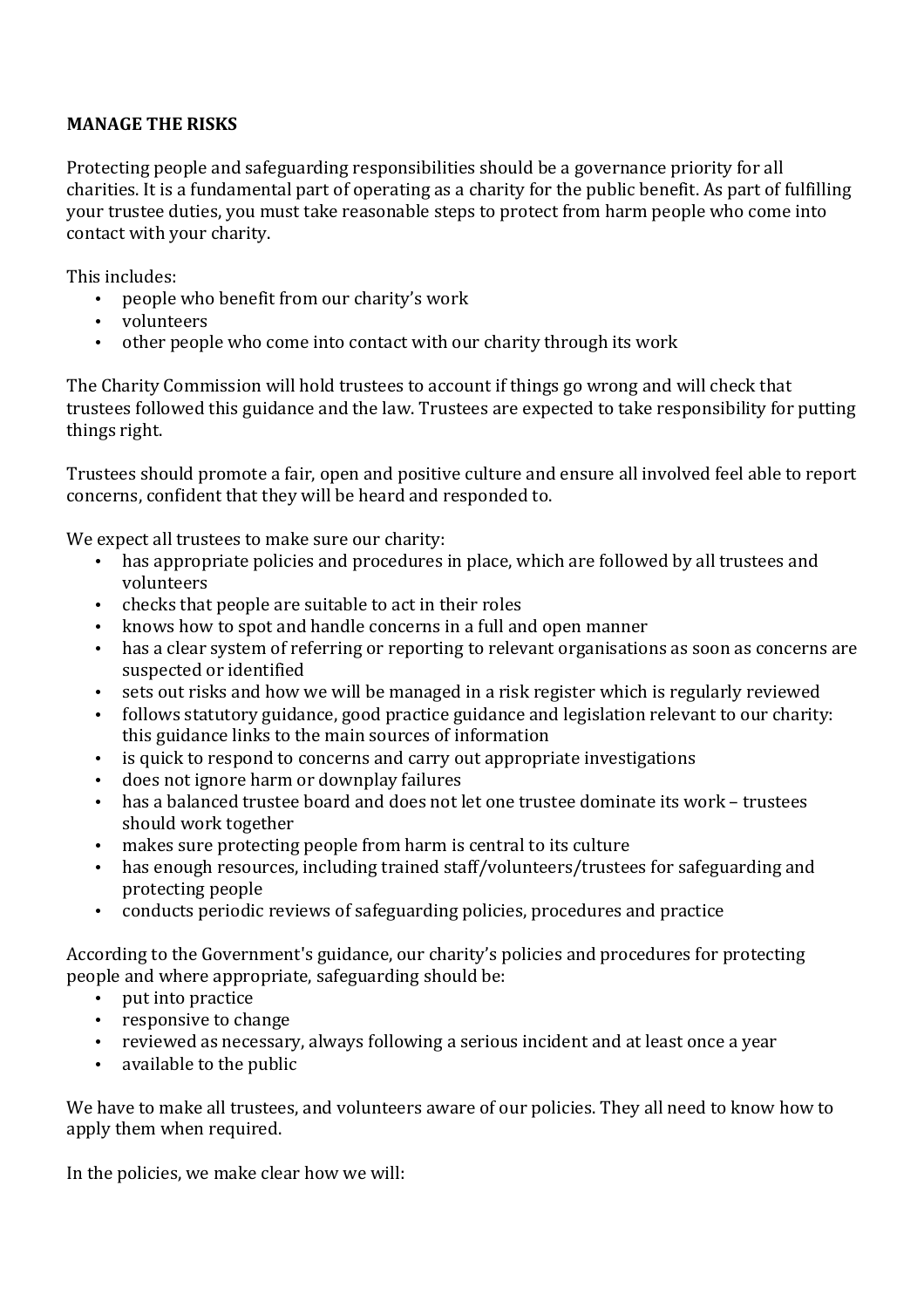- protect people from harm
- make sure people can raise safeguarding concerns
- handle allegations or incidents
- respond, including reporting to the relevant authorities
- handle allegations or incidents
- respond, including reporting to the relevant authorities

## **PRINCIPLES**

#### **The purpose of this polices**

This policy sets out the approach to safeguarding and promoting the welfare of children when they are in contact with the Oxford Buddha Vihara (OBV). It applies to all aspects of our work and to everyone involved in the activities of the OBV.

It aims to provide protection for adults attending

- OBV activities who may be "at risk" or vulnerable, and
- Protection for Friends, Mitras and Order members working with them.

It sets out:

• Information and practices contributing to the prevention of harm of 'adults at risk', previously known as 'vulnerable adults'

• A course of action to be followed if harm is suspected.

#### **Our values**

The trustees of the OBV recognise their responsibility to safeguard adults who may be deemed to be "at risk" when visiting or involved in Buddhist Centre activities.

Our activities include classes that take place within Meditation Classes and Retreats, which offer Mindfulness Based Approaches to promote health and well-being. These classes help for those who have difficulties with depression, addiction and stress. They could help these people not to relapse back into depression, return to their addictive behaviour or high levels of stress. They aim to give them an approach and techniques for managing their own mental health moving into the future. We recognise that people who book on these classes/ retreats may be vulnerable. We recognize that after some times, they may take part in the life of our Sangha/Community.

#### **Definitions**

In the United Kingdom an "adult" is a person who has passed their 18th birthday. - The term "adult" at risk" is not currently well defined. Here is one widely used definition:

#### An *'adult at risk'* is a person aged 18 or over who:

• Has need for care and support (whether or not the local authority is meeting any of those needs) and

- is experiencing, or at risk of, abuse or neglect; and
- as a result of those care and support needs is unable to protect themselves from either the risk of, or the experience of, abuse or neglect.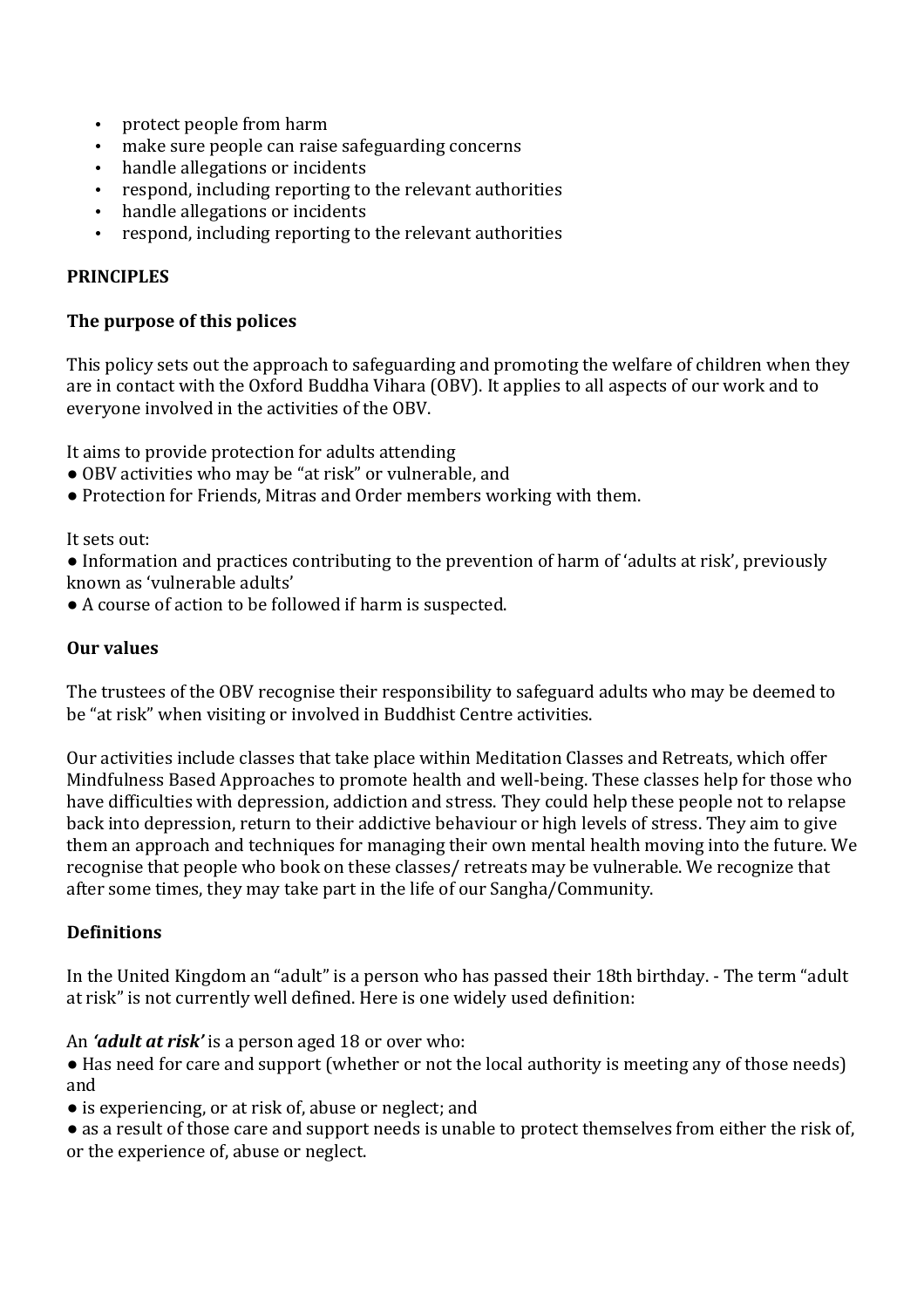# 'Adults with care and support needs' could include people who:

- Have dementia
- Have learning disabilities
- Have mental health problems
- Have drug, alcohol or substance dependency
- Have physical or sensory disabilities
- Have been bereaved, suffered grief and loss
- $\bullet$  Have through age or illness are dependent on other people to help them
- Live with domestic abuse
- Are homeless
- Are refugees or asylum seekers and
- For any reason may be considered not to have 'mental capacity'.

Whether or not a person is "at risk" or "vulnerable" in these cases will vary according to circumstances. It should be noted that a person with a physical disability is not necessarily vulnerable or at risk, though they could be. Also people who are generally emotionally and psychologically stable in most aspects of their lives may on occasion find themselves vulnerable or at risk, for example when they have been bereaved or suffered grief and loss.

Each case must be judged on its own merits.

# *What is 'mental capacity'?*

Whether a person has mental capacity is a matter of specialist assessment. However, it may be useful to know something about it. Mental capacity is the ability to make a particular decision. An adult may be at risk if they are unable to make a decision due to illness, disability, poor mental health, dementia, a learning disability or something else that may impair their judgment.

A person may be deemed to be 'without capacity' if they cannot:

- Understand the decision
- $\bullet$  Retain the information
- $\bullet$  Weigh up the information
- Communicate their decision

About matters such as

- Finance
- Social care
- Medical treatment

It is recognised that people who meet one or more of the criteria above may not be vulnerable at all. or all of the time. However, until the OBV has direct contact with people on an individual basis, it may be impossible to identify whether vulnerability exists in relation to an activity or event involving adults that they are planning.

Therefore, in order to support in identifying and managing potential risks of harm to people effectively, and for the purposes of this policy only, a vulnerable adult should be identified (for the purposes of this policy only) as a person aged 18 or over who meets one or more of the criteria listed above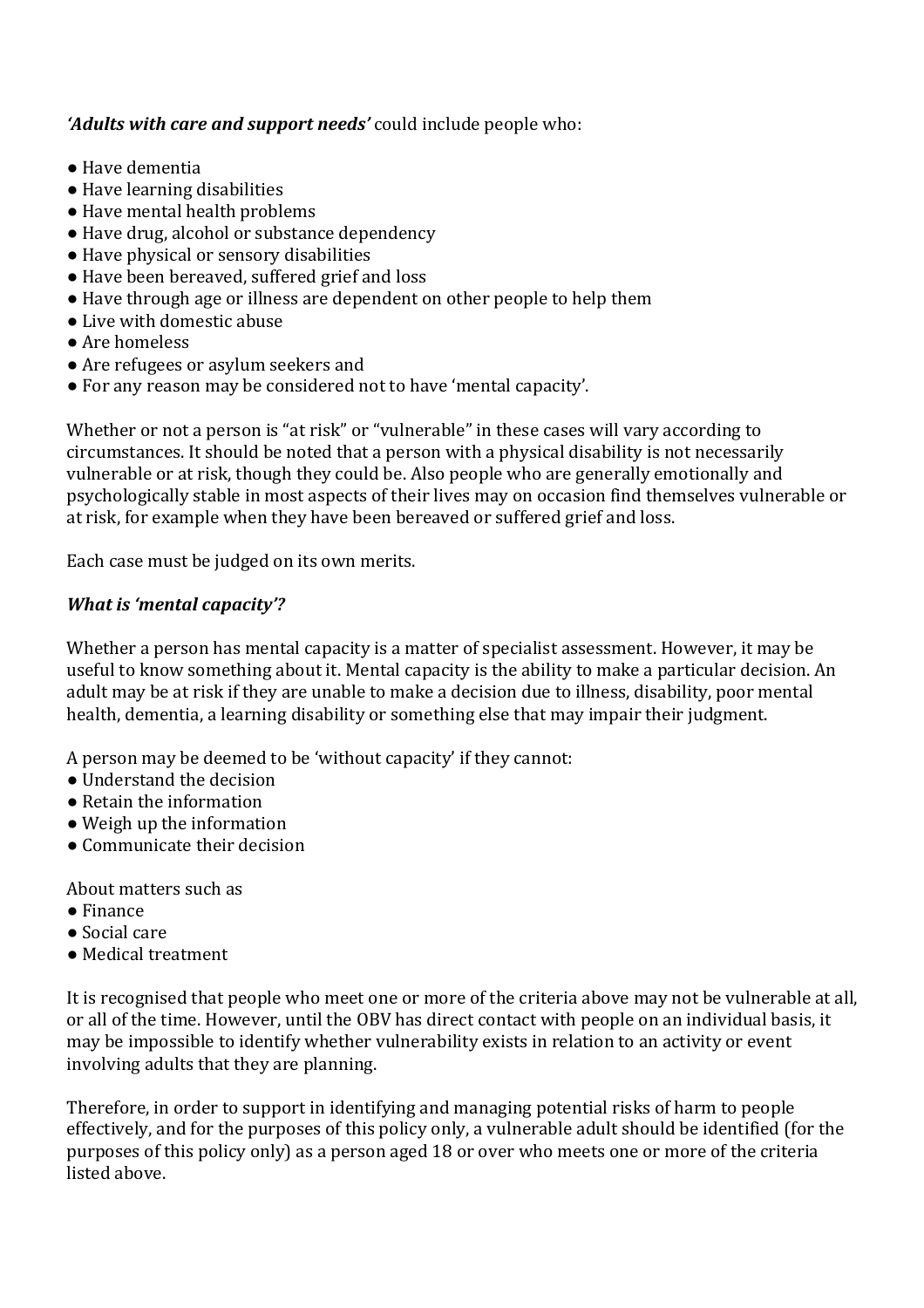# **POLICY GUIDANCE**

## *Protecting ourselves and others in relationships*

Harm can occur in our dealings with others in classes and other formal face-to-face activities; it may not be deliberate. It can also occur in personal friendships, especially where one may be seen by the other to be in a position of trust and authority because of their greater experience of Buddhism. We recognise that this may happen even where the more experienced person does not see her/himself as in a position of authority. Though it is natural that some of our relationships will be sexual, we will take great care in starting sexual relationships where there is a considerable difference in level of Buddhist experience between the partners, particularly between Order members and those not ordained.

## *Protecting those with psychological disorders*

We are aware that those attending our centre and activities include adults experiencing psychological disorders ranging from mild to severe. We recognise that as Buddhists we do not have the professional skills to diagnose or help people with psychological disorders. We are aware that for people with serious psychological disorders traditional Buddhist practices involving recognition of the illusion of self could be dangerous.

We may need to encourage them in traditional Buddhist practices involving the calming of body and mind, or to avoid meditation - altogether, or during periods of relapse. Where we believe a person to be at risk of suicide or self-harm, or to pose a risk to others, we will alert our centre Safeguarding officer, who will refer to local mental health services and/or the police as appropriate, and consult with the OBV Safeguarding Team if necessary.

# *Disclosure and Barring Service (DBS) checks*

We will ensure that the core team (Mitras or Order members, paid or voluntary) running any OBV activities or events specifically intended for those clearly at risk (for example, those with addictions, depression or chronic pain and illness) have been security checked by the Disclosure and Barring Service, and that anyone else helping with such activities (paid or voluntary) who has not been DBS checked is supervised at all times by someone who is DBS checked. This does not apply to general activities, which people with mental health difficulties may happen to attend.

# *What is 'abuse'?*

'Abuse' is not a legal term, but covers a number of ways in which a person may be deliberately harmed (legally or illegally), usually by someone who is in a position of power, trust or authority over them, or who may be perceived by that person to be in a position of power, trust or authority over them; for example, by a Friend, Mitra or Order member who is helping to run OBV activities for those newer to such activities. The harm may be physical, psychological or emotional, or it may exploit the vulnerability of the person in more subtle ways.

#### *People who might abuse*

Abuse may happen anywhere and may be carried out by anyone, e.g: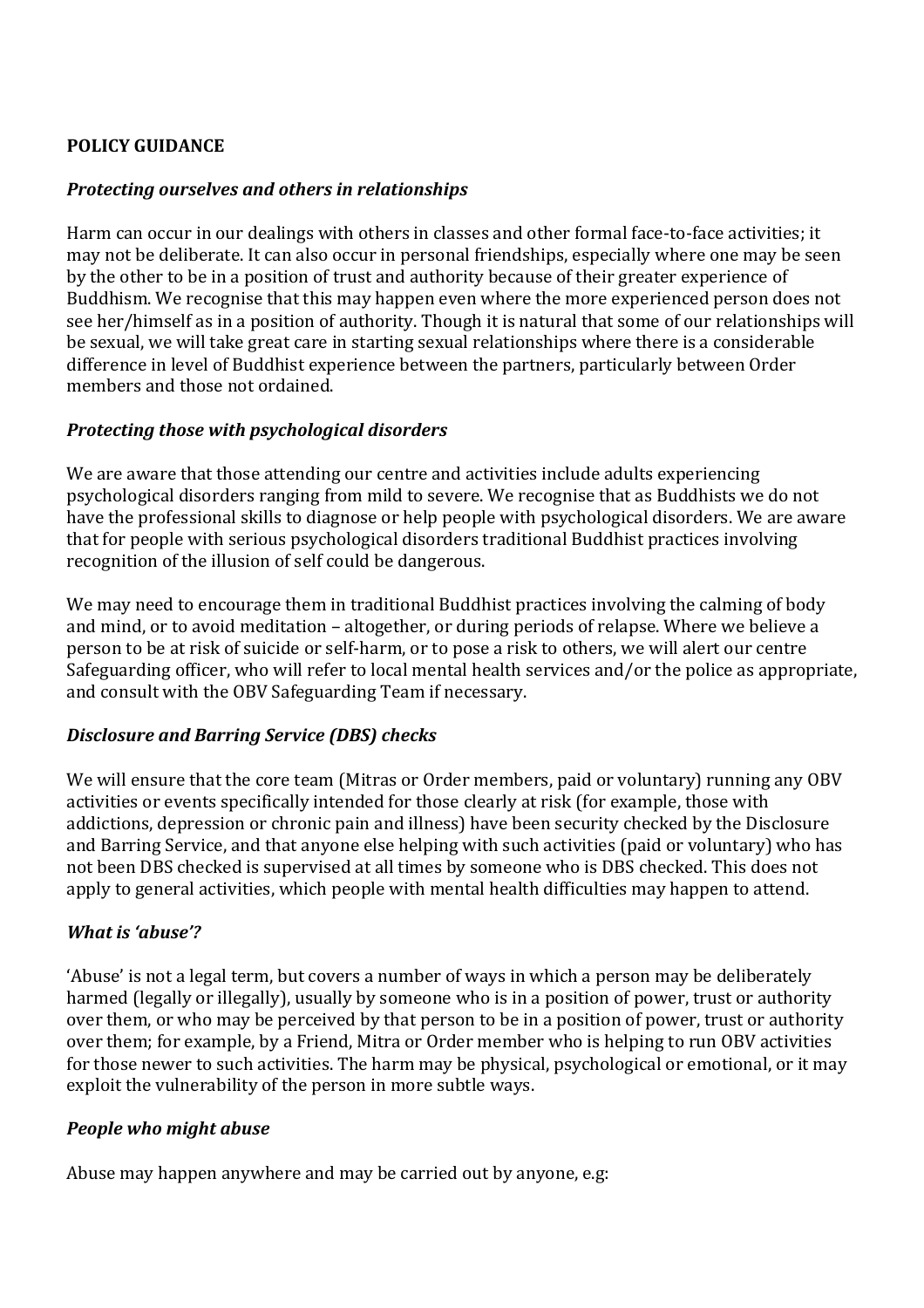- Order members, Mitras and Friends, whether financially supported or volunteering
- Parents
- People you consider good and trusted friends
- Informal carers, family, friends, neighbours
- Other users or tenants of the OBV
- Strangers or visitors to OBV

## *What to do if you have a concern*

All allegations or suspicions should be taken seriously and reported to the OBV Safeguarding Officers:

- 1. Dr Ninithet Than Hlaing: ninithet.hlaing@oxfordbuddhavihara.org.uk
- 2. Dr Nang Hnin Nu Nu Kyi: NangHninNuNu.Kyi@oxfordbuddhavihara.org.uk

#### **PROCEDURES**

## *Guarding against abuse*

• All the Trustees of the OBV and teachers of breathing space events will be DBS checked and given the OBV Safeguarding Adults Policy to read.

- All OBV teachers will be given the OBV's Safeguarding Adults Policy to read.
- All team members for Breathing Space activities will be given the OBV's Safeguarding to read.

• The OBV will consciously cultivate a culture where all Order Members, Mitras and Friends will take great care to help each other to avoid exploiting people who are vulnerable, consciously or unconsciously What to do if an adult alleges abuse

#### *Do*

- Stav calm.
- Listen patiently.
- $\bullet$  Reassure the person they are doing the right thing by telling you.
- Clarify issues of confidentiality early on. Make it clear that you may have to discuss their concerns

with others, on a strictly need-to-know basis, if at all possible with their permission. (See below.)

- Explain what you are going to do.
- Write a factual account of what you have seen and heard immediately.

#### *Do not*

- Appear shocked, horrified, disgusted or angry.
- $\bullet$  Press the individual for details.
- Make comments or judgments other than to show concern. Your responsibility is to take them seriously, not to decide whether what they are saying is true.
- Promise to keep secrets.
- Confront the alleged perpetrator.

• Attempt to investigate a criminal allegation. This is the job of the police and to attempt this could prejudice a court case and put the person in danger.

# *What to do next*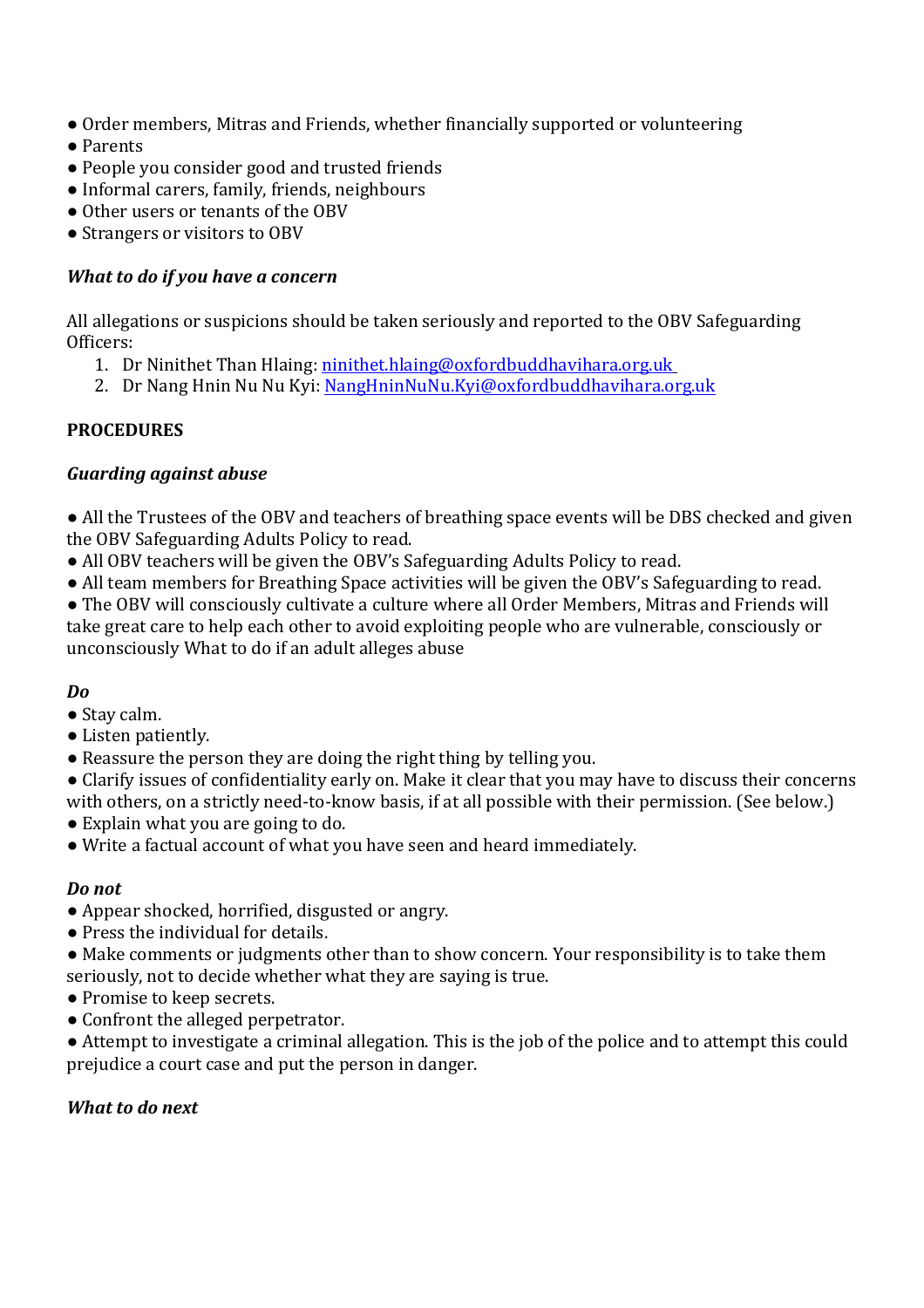• Your first concern is the safety and well-being of the person bringing the allegation. Do not be distracted from this by loyalty to the person who has been accused or your desire to maintain the good name of your centre. It is important to maintain objectivity.

• If you think the person is in immediate danger phone social services or police straight away. A telephone referral should be confirmed in writing within 24 hours.

• Every person has a legal right to privacy under the International Convention on Human Rights; therefore, if possible, you need to get the person's consent to share the information they have given you, within the limits described here. However, if necessary, it is legal to pass on information without their consent if you believe they are at risk of significant harm.

• Tell the OBV's Safeguarding officers only. They bear overall responsible for the future handling of the matter on behalf of the charity. The Safeguarding officers should contact the Triratna Safeguarding team.

• Make detailed factual notes about the discussion as soon as possible, including time, date and location. Give them to the Safeguarding officers. The Safeguarding officers only will keep them either locked away or password-protected. Don't tell anyone else as confidentiality is very important. This is not a matter of concealment but is intended to protect all concerned. It will also protect your sangha from fear, rumour and disharmony which will make it harder to deal with the matter effectively without causing further harm.

• Do not attempt to investigate a criminal allegation. This is the job of the police and to attempt this could prejudice a court case and put the person in danger.

## **OBV Procedures**

#### *Criminal Allegations*

The Safeguarding Officers will report criminal allegations to the police. The Safeguarding Officer will report the allegation also to the Charity Commission. They will report that that there has been a Safeguarding incident, that the OBV has addressed it according to its Safeguarding policies and the police have been informed. Secure, confidential record-keeping The OBV understands its responsibility for secure and careful record-keeping.

The Safeguarding officer will keep a detailed log of all Safeguarding-related incidents as well as conversations and actions related to them. These are kept either in a locked cabinet or safe or in a password-protected electronic file on our computer system.

Access to these records is only for the Safeguarding officers and one or two others approved by the OBV's Trustees. Keeping confidential records for at least 50 years The OBV understands that many abuse cases come to light 30 or more years later, so the Centre is required to keep its Safeguarding records safe for at least 50 years. This will include relevant documents and related correspondence. All such documents will be securely retained. If the OBV closes down, it will give its Safeguarding records to another OBV to keep with their own past confidential records.

#### *Reviewing our policies annually*

All our Safeguarding policies will be reviewed by the Safeguarding officers annually and the review recorded in the minutes of trustees' meetings. This document is to be read in conjunction with the accompanying OBV's safeguarding children protection code of conduct.

# **Oxford Buddha Vihara**

Chair: Ven.K\_Dhammasami@oxfordbuddhavihara.org.uk Chair's signature: Ven.KDhammasami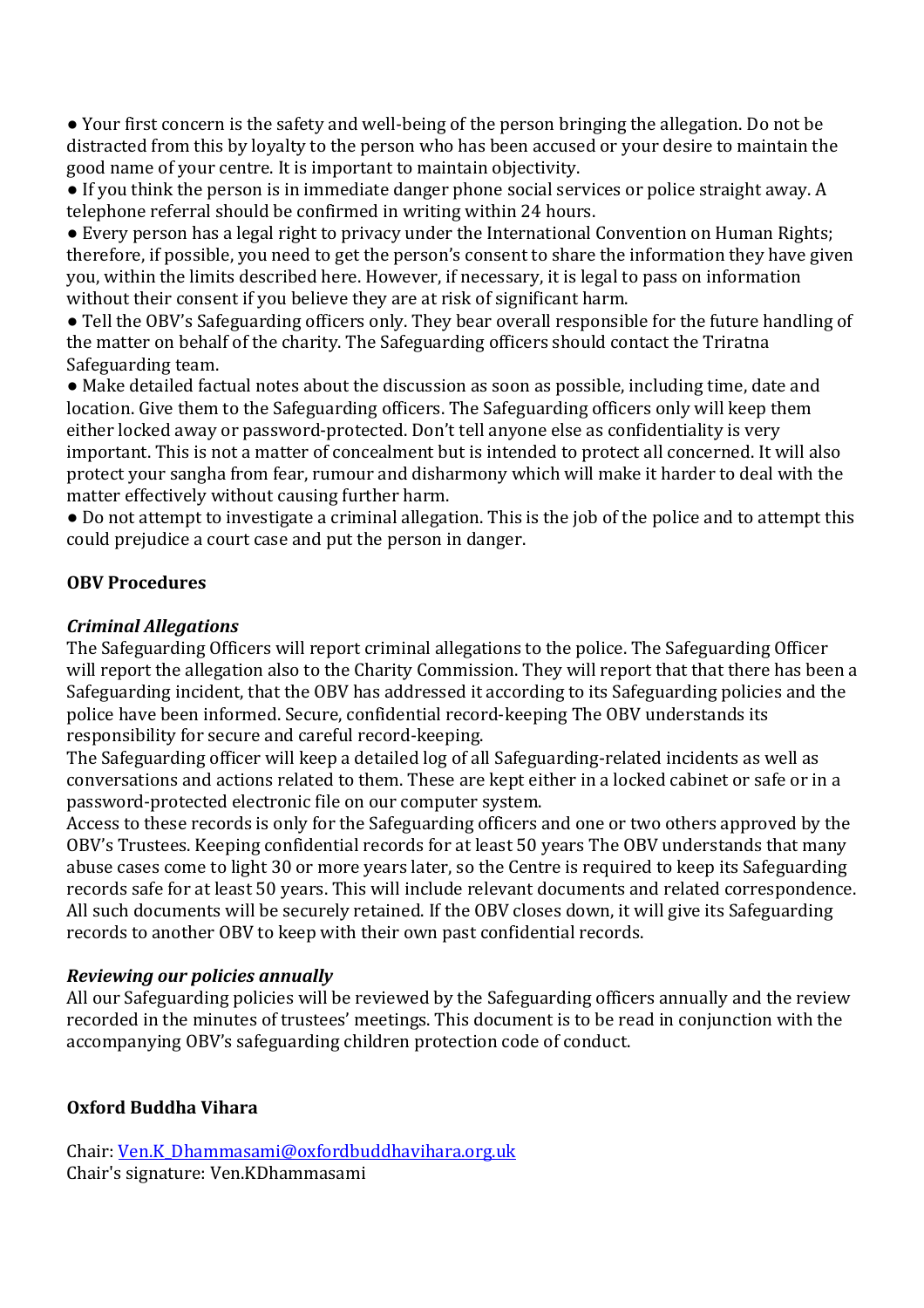Safeguarding officer: ninithet.hlaing@oxfordbuddhavihara.org.uk Safeguarding officer's signature: NinithetThanHlaing

Safeguarding officer: NangHninNuNu.Kyi@oxfordbuddhavihara.org.uk Safeguarding officer's signature: NangHninNuNuKyi

Date: 14 February 2022

# **Appendix**

## **Types of abuse**

The 2014 Care Act identifies nine types of abuse, all of which have a psychological/emotional aspect.

- 1. Physical abuse
- 2. 2. Sexual abuse
- 3. Neglect and acts of omission
- 4. Organisational abuse
- 5. Self-neglect
- 6. Modern slavery
- 7. Domestic abuse
- 8. Discriminatory abuse
- 9. Financial or material abuse

# **Types and signs of abuse, in more detail**

#### *Physical*

• Bodily assaults resulting in injuries e.g. hitting, slapping, pushing, kicking, misuse of medication, restraint or inappropriate sanctions.

• Medical/healthcare maltreatment Signs of physical abuse NB: Ageing processes can cause changes, which are hard to distinguish from some aspects of physical assault e.g. skin bruising can occur due to blood vessels becoming fragile.

- A history of unexplained falls or minor injuries
- Bruising in well-protected areas, or clustered from repeated striking
- Finger marks
- Burns of unusual location or type
- Injuries found at different states of healing
- Injury shape similar to an object
- Injuries to head/face/scalp
- History of moving from doctor to doctor, or between social care agencies; reluctance to seek help
- Accounts which vary with time or are inconsistent with physical evidence
- Weight loss due to malnutrition; or rapid weight gain
- Ulcers, bed sores and being left in wet clothing

• Drowsiness due to too much medication; or lack of medication causing recurring crises/hospital admissions

• Bodily impairment e.g. malnutrition, dehydration, failure to thrive

#### *Sexual*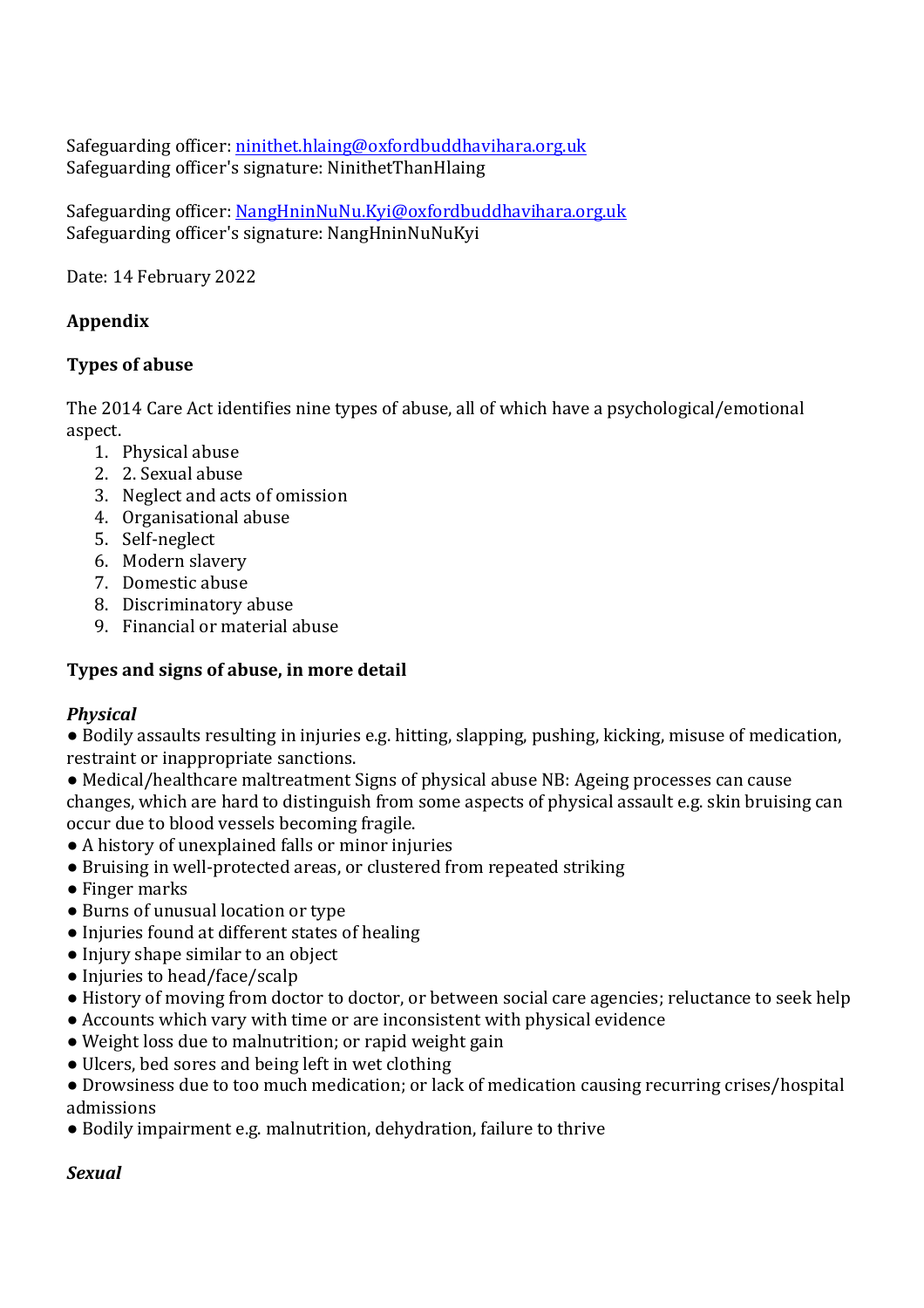• Rape, incest, acts of indecency, sexual assault

• Sexual harassment or sexual acts to which the person has not consented, or could not consent or to which they were pressured into consenting.

• Sexual abuse might also include exposure to pornographic materials, being made to witness sexual acts; also sexual harassment, with or without physical contact.

• Sexual contact of any kind with anyone under 16 is a crime. In the case of Order members "position of trust" law means sexual contact of any kind with anyone under 18 could be considered a crime.

## *Signs of sexual abuse*

- Disclosure or partial disclosure (use of phrases such as 'It's a secret')
- Medical signs, e.g. genital infections, pregnancy, difficulty walking or sitting
- Disturbed behaviour e.g. depression, sudden withdrawal from activities, loss of previous skills, sleeplessness or nightmares, self-injury, showing fear or aggression to one particular person, inappropriately seductive behaviour, loss of appetite or difficulty in keeping food down.

• Unusual circumstances, such as, for example, two people found in a toilet/bathroom area, one of them distressed Abuse through neglect

- Ignoring medical or physical care needs
- Failure to provide access to appropriate health, social care or educational service
- $\bullet$  The withholding of the necessities of life, such as medication, adequate nutrition and heating

#### *Organisational abuse*

• Neglect or abuse within an institution (e.g. hospital/care home) or care provided in own home either as a one-off incident or continuing ill-treatment

• Poor professional practice, policies or structure of an organization

#### *Self-neglect*

- Alcohol abuse
- Hoarding
- Drug abuse

#### *Signs of neglect*

- Poor physical condition
- Clothing in poor condition
- Inadequate diet
- Untreated injuries or medical problems
- Failure to be given prescribed medication
- Poor personal hygiene

# *Modern slavery*

• Examples could include: people working as housemaids, in brothels, cannabis farms, nail bars and agriculture against their will and/or unpaid

#### *Some possible signs of modern slavery*

- Isolation, not being allowed to travel alone; restricted freedom of movement.
- Poor living conditions, few possessions, no ID documents
- Unusual travel times being dropped off early morning or late at night
- Inappropriate clothing *Modern Slavery Helpline* (UK) 0800 0121 700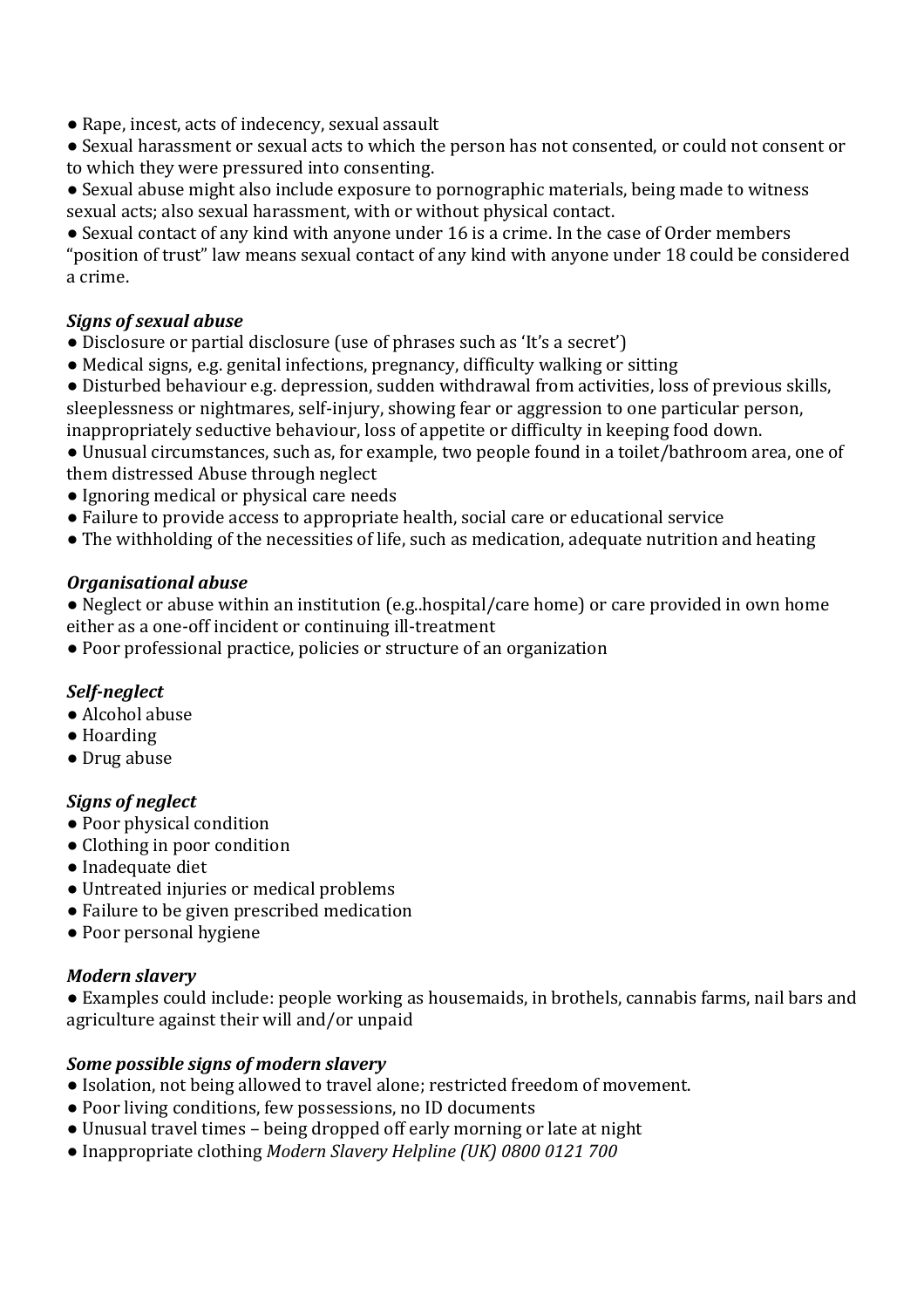# *Domestic abuse*

- Physical, psychological, sexual and financial abuse involving intimate partner or family member
- 'Honour'-based violence or forced marriage
- Female Genital Mutilation (FGM)
- 16-year-olds can be defined as suffering domestic abuse.

## **Some signs and symptoms of domestic abuse**

- Visible injuries or unexplained marks, scars or injuries
- Making 'excuses' for injuries
- Controlling and/or threatening relationships Psychological/emotional abuse
- Threats of harm, controlling, intimidation, coercion, harassment, verbal abuse, enforced isolation

or withdrawal from services or supportive networks.

- Humiliation
- Bullying, shouting or swearing

# *Financial or material abuse*

- Misuse or theft of money
- Exploitation, pressure in connection with wills, property or inheritance
- Unexplained withdrawal of large sums of money
- Personal possessions going missing from home Signs of financial or material abuse
- Unexplained or sudden inability to pay bills
- Unexplained or sudden withdrawal of money from accounts
- Disparity between assets and satisfactory living conditions

• Unusual level of interest by family members and other people in the vulnerable person's financial assets

#### *Discriminatory abuse*

Language or treatment, which is discriminatory because of a person's

- Race/ethnicity
- Sex
- Disability
- Gender identity
- Sexual orientation
- Religion Signs of discrimination
- Lack of respect shown to an individual
- Substandard service offered to an individual
- Exclusion from rights afforded to others, such as health, education, criminal justice

#### **Other signs of abuse**

- Controlling relationships
- Inappropriate use of restraint
- Sensory deprivation e.g. deprivation of spectacles or hearing aid
- Denial of visitors or phone calls
- Failure to ensure privacy or personal dignity
- Lack of personal clothing or possessions

# Signs of psychological or emotional vulnerability

- Isolation
- Unkempt, unwashed appearance; smell